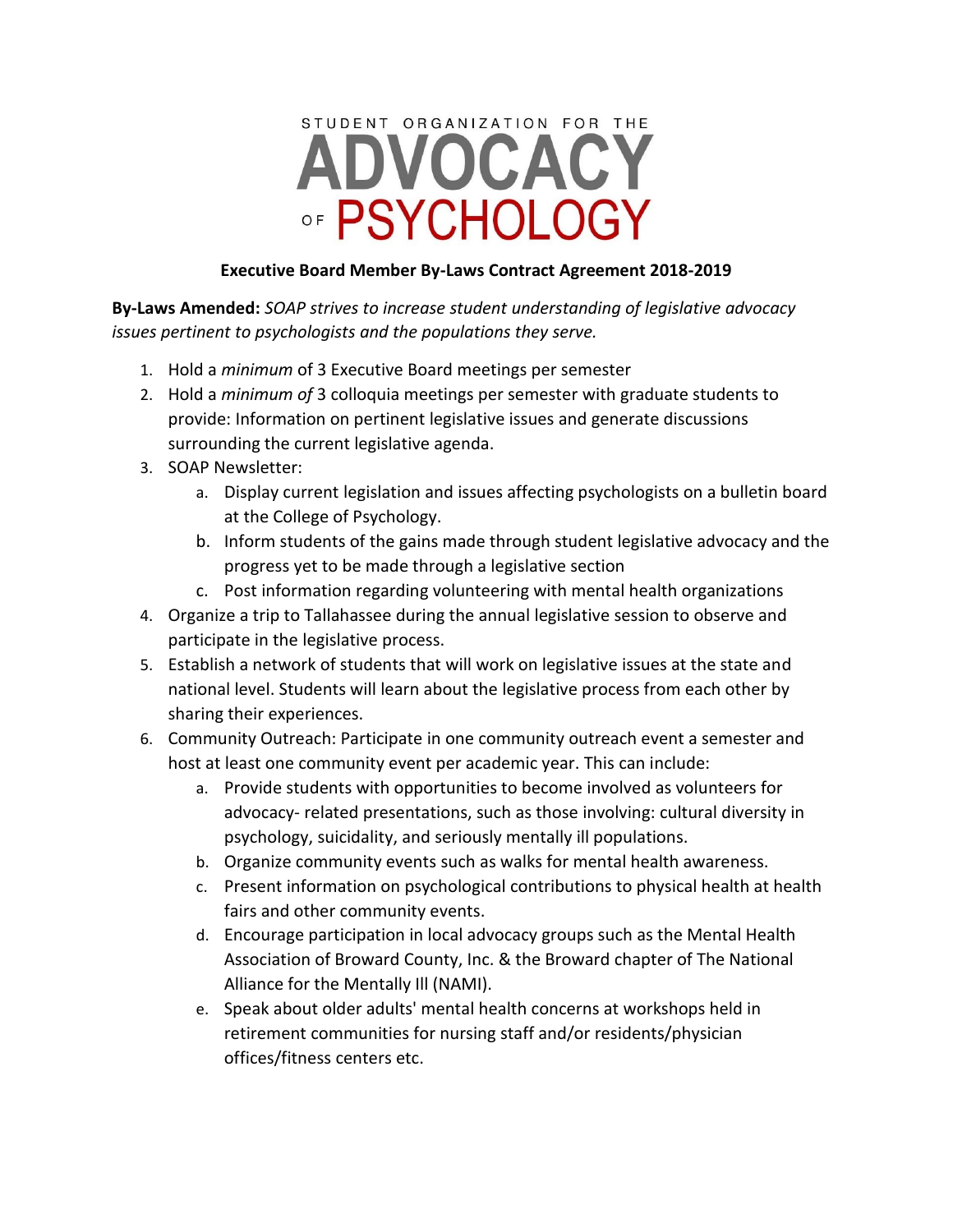- f. Organize events at local schools to provide students with information regarding mental health issues such as depression and anxiety, in conjunction with national awareness days
- g. Present information on mental health in classrooms that are designed to teach health issues within local junior high and high schools.
- h. Provide information about behavioral components of physical health problems to student medical organizations at NSU and at other universities
- i. Provide information about behavioral components of physical health and the impact of mental health on physical health to professors in the Health Professions Division and medical professionals in the community.
- 7. Meeting with Representatives: group of SOAP members will meet with a local legislature at least twice a semester to maintain active involvement and communication.
	- a. Mentoring Program: Help members become familiar with this process by having older members organize meetings and discussions with local legislatures.
- 8. Hold public policy, crash course workshops once a year (set date in November)
- 9. At least one executive board member must be a student from either the School Psychology Program or Masters in Mental Health Counseling Program to ensure maximum communication throughout the College of Psychology.
- 10. Hold at least one social per semester to provide opportunities for existing and new members to collaborate.
- 11. Establish and maintain relationships with other colleges and student organizations within the University.
- 12. Host a Voting Registration week at Maltz in the beginning of the Fall semester.

# **Executive Board Member Responsibilities**: **2018-2019**

# **Chair/President**: Craig Carnegie

- Organize meetings with faculty advisor and Vice President, at least 3 per academic year.
- Collaborate with NAMI and MHA to forward their goals and increase student
- involvement in advocacy for consumers.
- Inform members of conferences, workshops, and volunteer opportunities relevant to SOAP's mission.
- Oversee and contribute to new and ongoing projects
- Advise board members on projects.
- Coordinate monthly general meeting, including selecting topics, coordinating presenters (with Co-Chair).
- Weekly meeting with Vice-President

# **Co-Chair/Vice President**: Sowmya Yeturo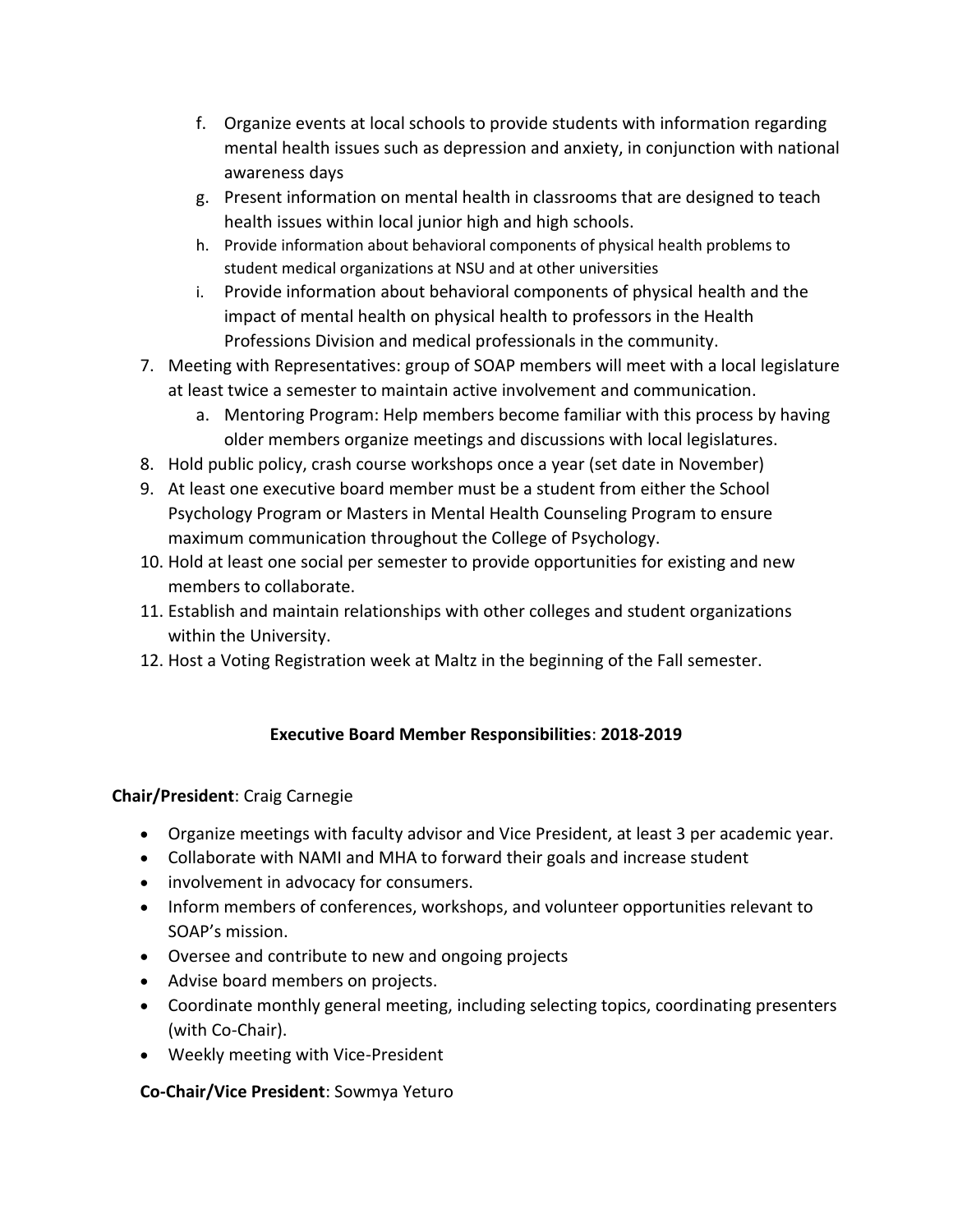- Organize meetings among executive board members.
- Oversee and contribute to new and ongoing projects.
- Advise board members on projects and maintain deadlines.
- Coordinate monthly general meeting, including selecting topics, coordinating
- presenters (with Chair).
- Collaborate with other organizations within the College of Psychology and other programs across NSU.
- Coordinate Executive Board team building meetings.
- Overlook the programming of events in terms of content and message and what values it provide to our members
- Weekly meeting with President

#### **Secretary:**

- Update membership listserv periodically and ensure that all board members have member contact information.
- Reserve rooms for monthly e-board and general meetings.
- Take meeting minutes at all executive board and general meetings.
- Send required documents monthly to secretary of the Student Government Association.

### **Community Outreach Positions:**

#### **External Advocacy Director**:

Organize ongoing as well as time-limited outreach projects

- Promote student involvement in projects and oversee student training and implementation of outreach involvement.
- Plan/advertise/register for/organize SOAP community events/volunteer activities (i.e., awareness walks) for e-board and general members (1 per semester).
- Assist with organizing the trip to Tallahassee during the annual legislative session to observe and participate in the legislative process first hand.
- Check SOAP's email regularly for advocacy issues and opportunities.
- All advertising outside of College of Psychology.

#### **Internal Advocacy Director**:

- $\circ$  Orientation (August): Make and pass out flyers for our organization and talk to incoming students about the benefits to be a member of a student organization, as well as advocating SOAP's mission
- $\circ$  Hold legislative advocacy drives in the Maltz Lobby (i.e. talking to students about current advocacy issues, gathering signatures and letters).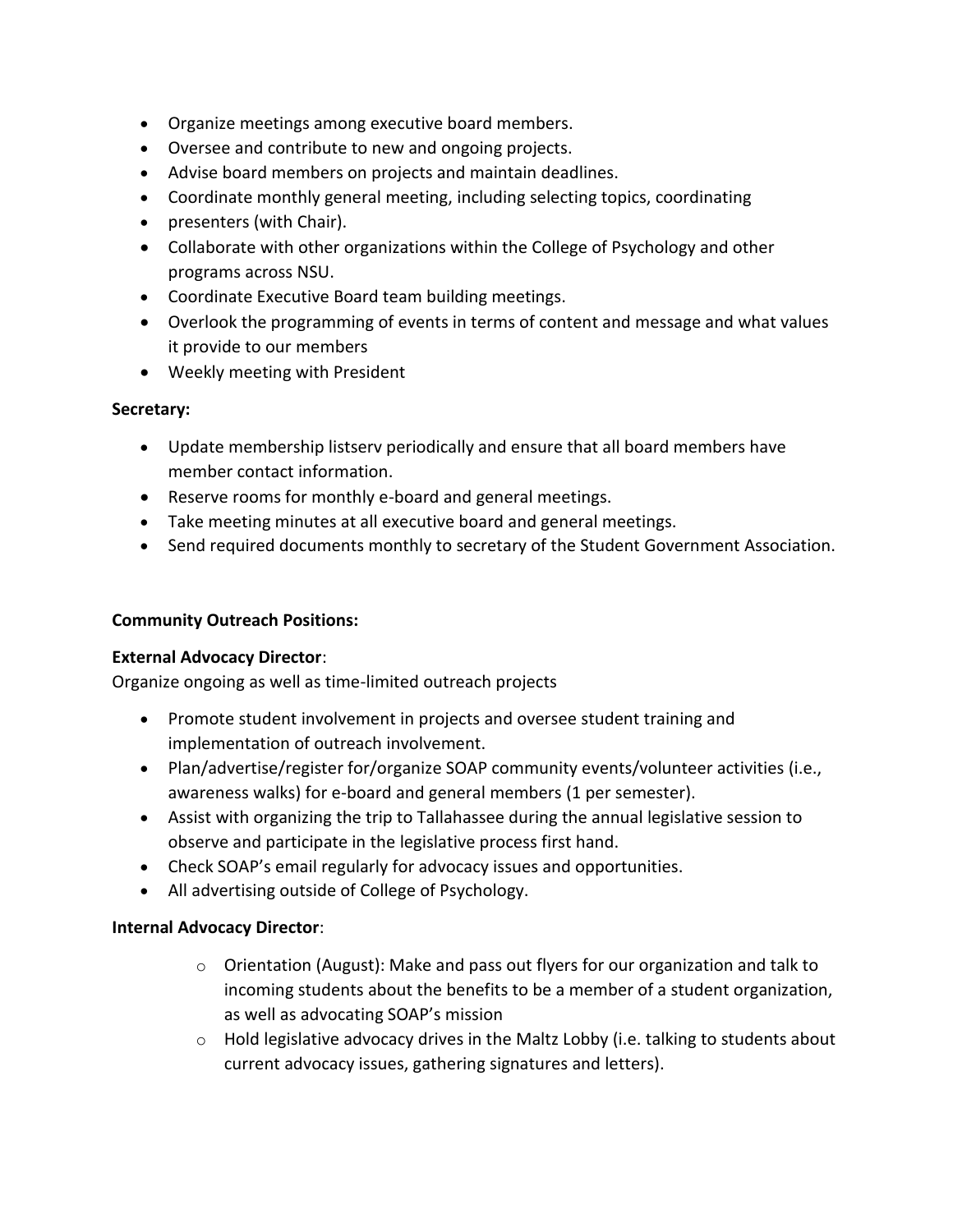- $\circ$  Establish and maintain relationships with board members of other COP and NSU student organizations.
- $\circ$  Check SOAP's email regularly for advocacy issues and opportunities occurring within NSU.
- o All advertising inside of College of Psychology

#### **Research Director:**

- Engage in ongoing research for funding possibilities (with Fundraising Chair).
- Develop calendar of research conference deadlines.
- Serve as liaison for all student research projects.
- Will report progress and research goals from all first authors and other research team members to the President and Vice President in an efficient manner to ensure open communication within the executive board.
- Provide assistance and consultation for projects from conception to publication/presentation.
- Assist in ongoing data analysis of current projects and oversee and consult on data analysis for all future student research projects.
- Assist in assigning and supporting project team leaders to maximize productivity.
- Responsible for maintaining up-to-date progress report on all current projects to the
- President.
- Share SOAP research experience(s) with legislative advocacy at periodic graduate
- student-presented workshops and colloquia.
- Coordinate research meetings.

## **Treasurer:** Cynthia Torres

- Work with Community Outreach Chair and SGA to gain appropriate funding.
- Know reserve estimates.
- Order food for events.
- Budget for food lectures/general meetings.
- Collect receipts and reimburse members for outside purchases.
- All monetary issues.

## **Public Policy Director:** Stephen Beard

Provide instant access to information pertaining to current and ongoing legislative issues through time-sensitive email distributions sent to the SOAP member list serve and posted on our official Facebook page.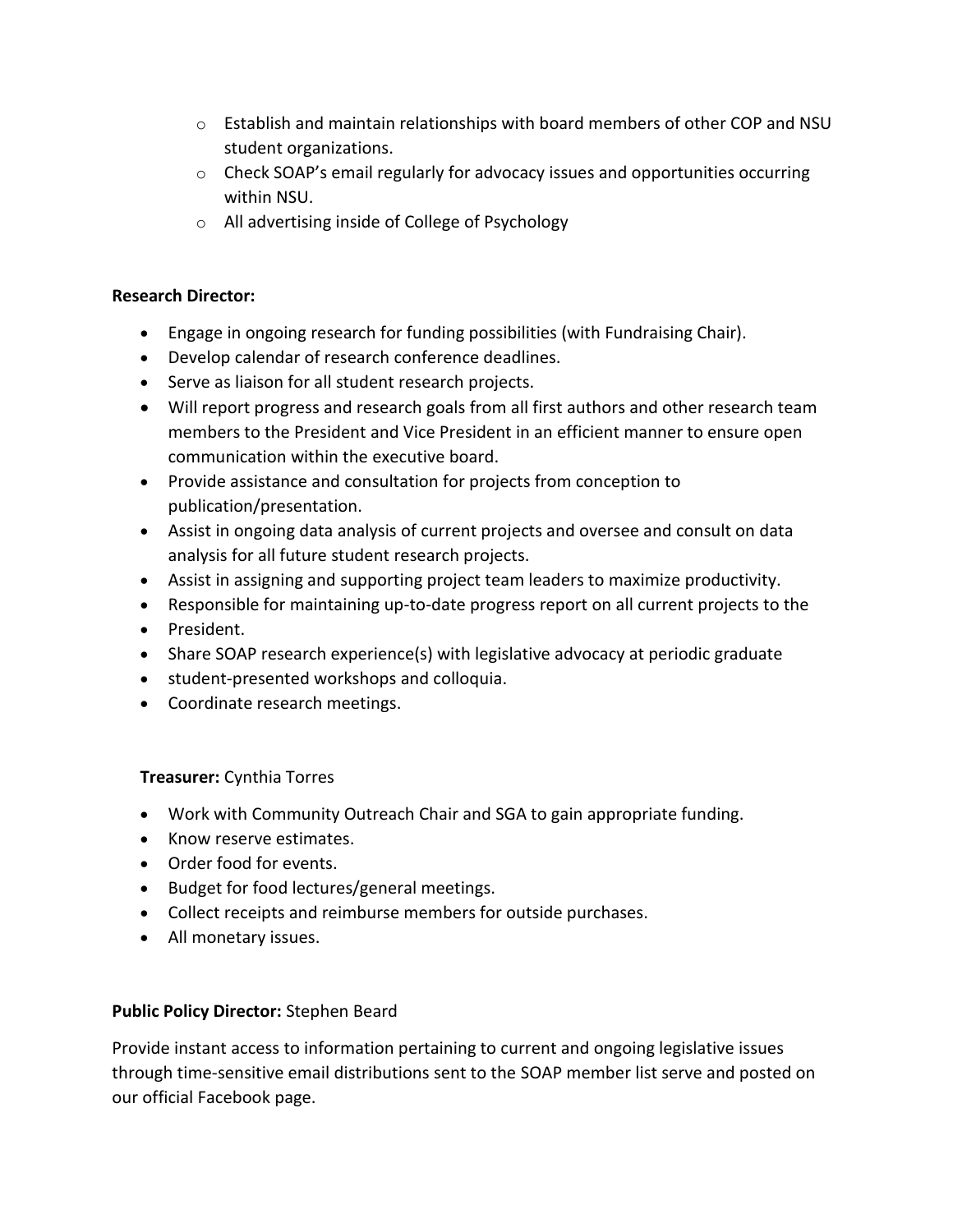$\circ$  Update organization of the ongoing research on important legislative initiatives that affect psychologists and consumers

o Provide sample templates of letters/e-mails for students to send to legislators as pertinent legislative issues arise. Provide legislators' contact information and a short background on past support

- Update page of links to put on FB page with resources and tools of current legislative issues pertaining to mental health.
- Provide resources for formulating your own letter, SOAP specific template to legislators
- Why Advocacy is important- facilitate and manage importance of advocacy presentation on an annual basis for new and potential members.
- Plan and conduct civil discourse meetings on hot topics twice a month.

## **Communications Chair:**

- The Bubble Newsletter, (once a month)
	- Update and maintain SOAP bulletin board at College of Psychology.
	- First week of every month must display:
		- o Upcoming community service events
		- o current legislative issues
		- o Volunteer opportunities
		- o Our next meeting date(s).
	- Assist Community Outreach Chair and Social Chair in programming of events in terms of content and message and what values it provides to our members
	- Develop strategy for including general members in contributing to the Bubble newsletter.
	- Coordinate and present information on psychological contributions to physical health at health fairs and other community events.

## **Social Chair**

- Flyers,
- General advertising (Facebook, Instagram, assist in weekly emails)
- Check SOAP emails daily
- Update SOAP website (NOVA & FB).
- Organize with Communication Chair- 1 social per semester (Can partner with other organizations to plan socials)
- Create FB invites for all socials, community service events, fundraising opportunities, general meetings, etc